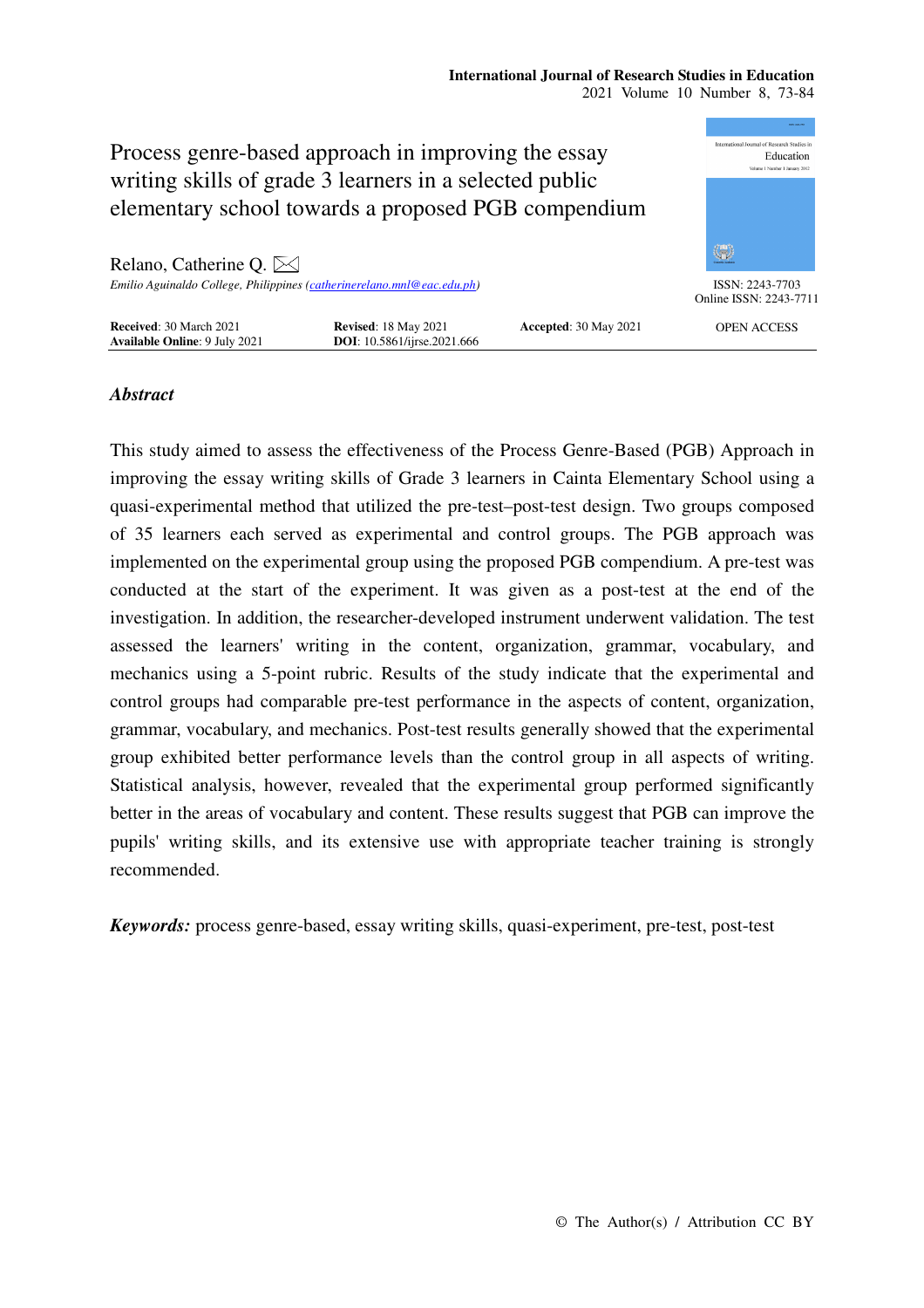# **Process genre-based approach in improving the essay writing skills of grade 3 learners in a selected public elementary school towards a proposed PGB compendium**

#### **1. Introduction**

Writing is one of the basic communication skills and learning to write modification and understanding just as working out as the same with all printed materials. Learners can develop their ability to write through the information and knowledge from what they read, heard, etc. They can compose words based on their intellectual capacity and understanding, and it is essential in writing. Nevertheless, although the student does not see each word, they hear new sounds, new words, and new expressions, which they would then be competent to give a try by replicating what they have heard. Learners' writing abilities are crucial to their academic achievements to get to the educational program and improve their correspondence and language aptitudes. Writing is the least expensive method for obtaining learning and subsequently enhancing their way of life.

Writing skills have a great impact and significance on the everyday life of every learner. Through writing, someone can express their thoughts, ideas, feelings, voice, and their interest. Given the high in resources, it is an impetus to develop the significance of writing programs to improve the student essay writing skills. The intention is that this will result in developing more innovative ideas and practices in combining proposed programs into better and more effective teaching of writing in school. Moreover, this study is undertaken to provide some basis for using writing programs or looking for better alternatives to boost the students' essay writing skills. The advantages that come from well-created writing skills are interminable. Essay writing skills will help a child in an English class and every aspect of academic study.

This research is focused on the theoretical framework for writing by Derewianka (2007). As per this theory, this agreeable consistency was disturbed in the late 1970s with the development of 'process writing.' The theory proposes that students be allowed to pick anything they desire to write about, finding what they need to state in the demonstration of writing (Graves, 1983). The subsequent diagram has been tailored from Derewianka (2007).



*Figure 1*: Theoretical Framework for Writing

The first step in writing a paper is to develop subject ideas and a chart of keywords and terms. Second, to learn about the subject from among all the obvious choices. Next, the main goals are to encourage learners to hear, see, read, and write the target language. Autonomous text is then, which provides a set of rubrics to learners,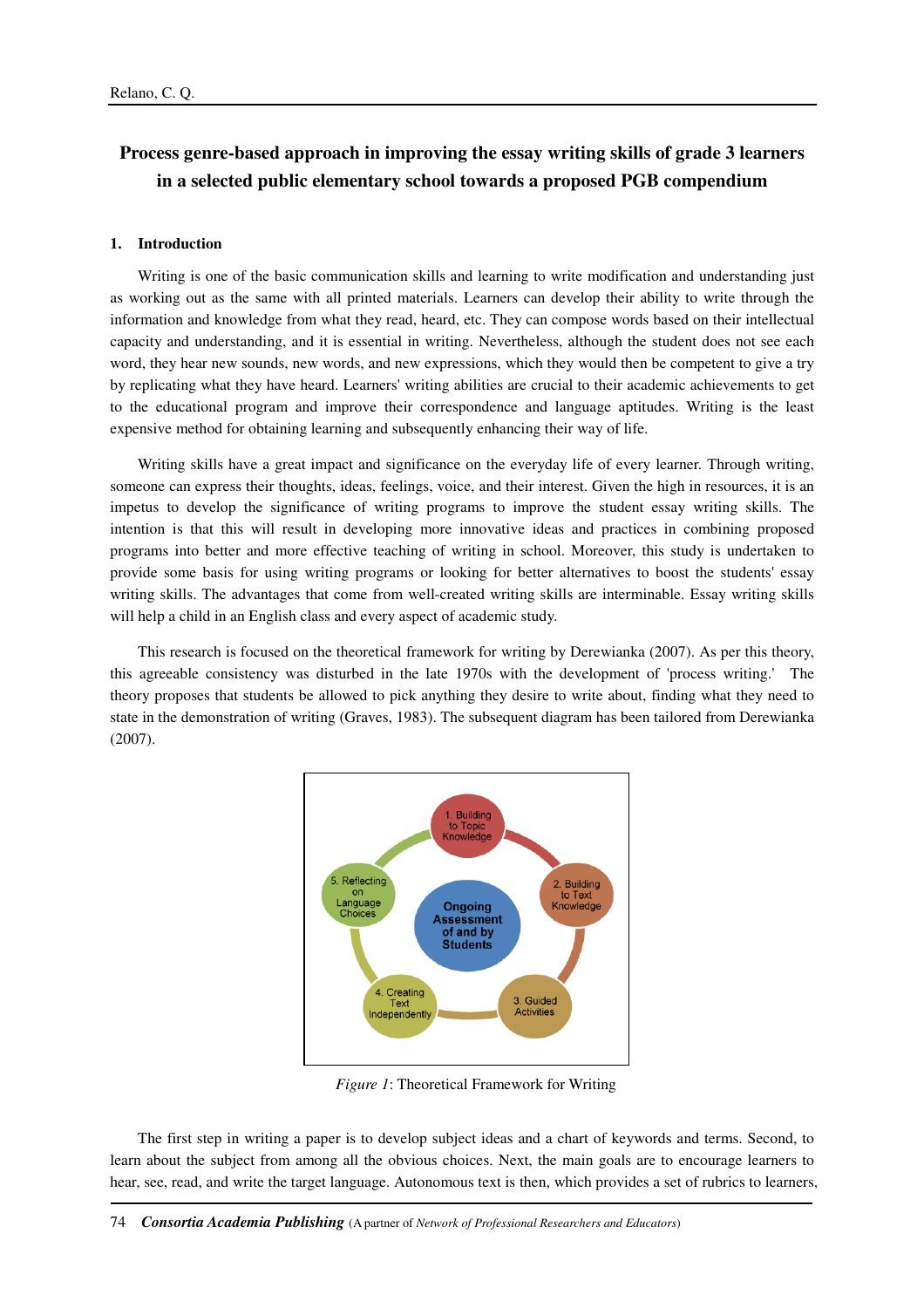so they know what they need to say and how well they need to do. Lastly, students must be able to read their writing aloud before a final examination. Feedback is also required.

### *1.1 Significance of the Study*

In due consideration of the significance of why the study needs to be investigated, the researcher finds that this academic endeavor will benefit school administrators. In addition, the result of the study will be used as a frame of reference in discovering ways to improve teaching how to write.

The study results will aid as the model and step in streamlining the curriculum, especially in the writing strategies area, which will solve the needs of the stimulating times and develop students' essay writing that will make them even more productive.

It will serve as a revelation for English teachers to realize their vital role in providing quality education to the country's youth. Furthermore, this makes them recognize the new methods in teaching writing and policies and practices in implementing writing programs, which may subsidize optimal learning among their learners by focusing on the students' writing skills.

This study will pave the way towards the realization of parents' important role in providing their children with an atmosphere that will foster a positive outlook towards writing. This will also help them recognize their part in ensuring the better schooling of their children by providing the proper supply of necessary materials and tools for their children's welfare and continuous development in essay writing skills.

Participants will be the most benefited by this study as whatever developments for improvement that administrators and faculty may do will be for their future opportunities as productive and worthy citizens of the community. In addition, this will help them broaden their appreciation in enhancing their essay writing skills and provide them with the best-suited writing programs.

The thoughts on this learning will help future researchers elevate their literature in the same field of research. In addition, this may add to their enthusiasm to conduct a study along with essay writing skills, strategies, and writing programs.

### **2. Methodology**

The study utilized the quasi-experimental examination, anchored on exploring the impacts of embracing a process genre-based approach to essay guidance in learning circumstances. Consequently, the study's discoveries ought to be deciphered in the context of the experimental conditions. The investigation includes express guidance in process genre-based writing techniques that envelop the whole forming process to chosen pupils whose ages extend between 8-10 years of age. Because of time limitations, the subjects were restricted to thirteen sessions of eighty minutes of guidance, which added a successful aggregate of twenty hours of guidance.

The researcher utilized purposive sampling wherein selected elementary pupils in 17 sections of Grade Three in Cainta Elementary School were the study respondents. Therefore, based on the data given by Cainta Elementary School, there were 17 sections in grade 3 level with a total population of 633 pupils. The participant of the study is composed of 70 pupils. The researcher obtained the respondents from a wide range of participants, which helped enrich the research data. Two treatment groups were assigned to the topics: (1) an experimental group with genre-based writing instructions and (2) a control group with traditional writing instructions. Each group assigned was cared for 80 minutes. The subjects have been tested before and after treatment.

Pre-test and post-test were employed. Writing a descriptive essay about the chosen topic was used to quantitatively measure pupils' writing ability in terms of content, organization, grammar, vocabulary, and mechanics. The essay length is about 80 to 150 words of at least three paragraphs for pre-test and post-test. The time allotted for both tests is 80 minutes. The topics given for the pre-test and post-test are suited to the level of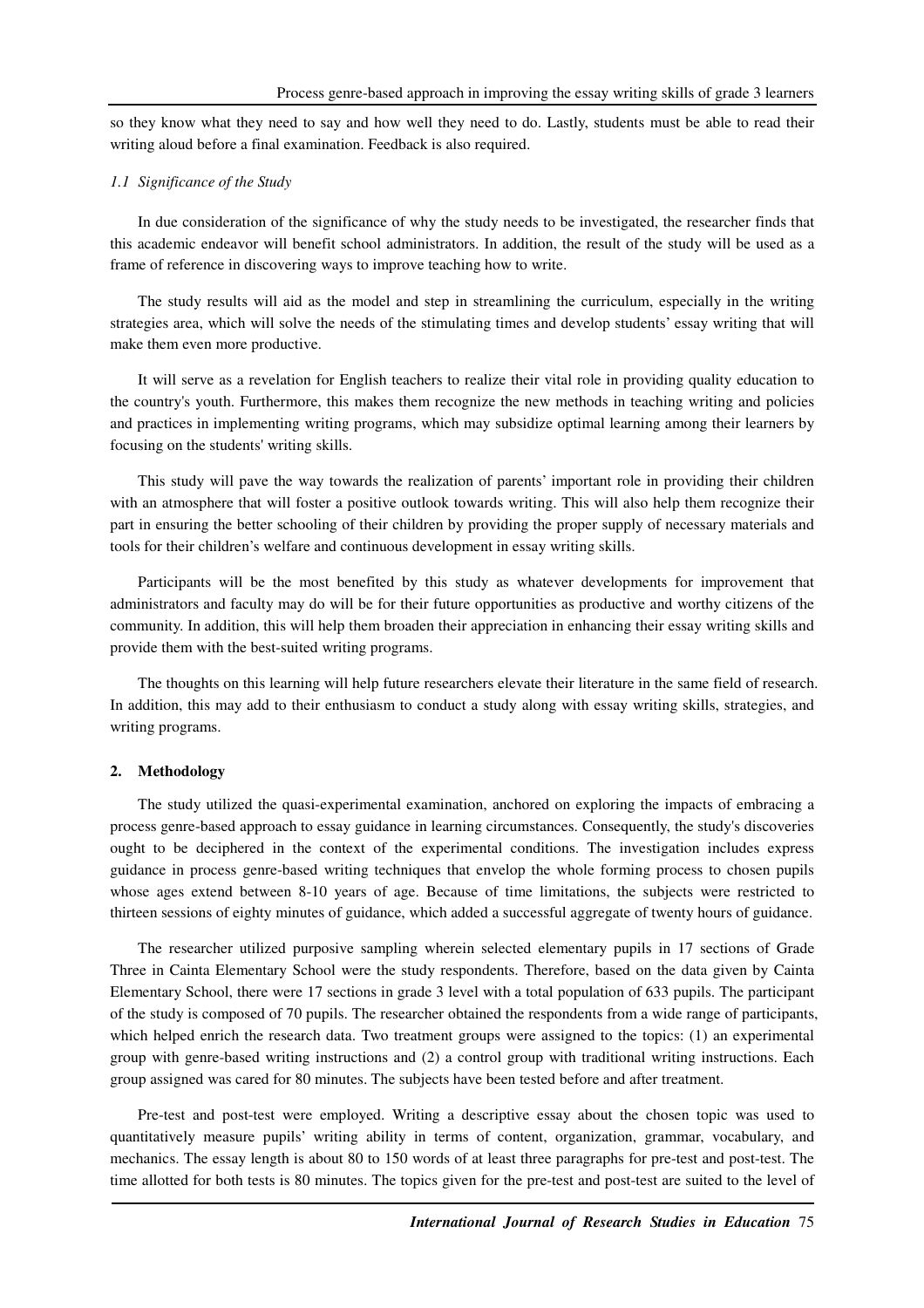primary learners. Checking of the outputs are based on the rubrics of criteria as follows: 1.00-1.49 (Not complete component), 1.50-2.49 (Fairly complete component), 2.50-3.49 (Equally complete component), 3.50-4.49 (Nearly complete component), 4.50-5.00 (Complete component).

In the formulation of the test, the researcher considered some sources like writing books of local and foreign writers and master's thesis, which had bearings on the present study. Furthermore, the test utilized by the researcher in her research literature served as her reference in preparing her first draft. The prepared test was referred to the writer's adviser for suggestions and criticisms. Some suggestions were incorporated into the test. After including some suggestions and some corrections made, the final draft was made. So, the final copies of the test were then prepared.

After the approval, the researcher secured a permit from the Schools Division Office of Rizal for the administration. The administration of the tests and their collection flowed smoothly to ensure the best result of the study. After that, the results were formulated and interpreted using data analysis. Through this, the researcher arrived at the interpretation and discussion of the results. The respondents were briefed about the nature and purpose of the research and subsequently given eighty minutes to answer the pre-test. Finally, the schedule for the administration of the instrument was arranged, set, and confirmed. The evaluation of the quantitative data gathered through the tests was collected, tabulated, computed, and processed using the Statistical Packages for Social Sciences Version 24 software. The results were interpreted and used to analyze the objectives and questions of the study.

The data collected through the essay writing test were analyzed using the Quasi-Experimental Design, Frequency Distribution, Mean, Standard Deviation, and T-test. Careful application statistical measurement on the research output's validity and reliability were made to ensure the accuracy of the results. Finally, the findings were summarized and compared with each work; conclusions were drawn, and recommendations were formulated.

### **3. Findings and Discussion**

The data and its analysis and interpretation are provided below to provide the answers to the problems in this study.

#### *What are the pre-test and post-test scores of the learner-subjects in the control and experimental groups?*

# **Table 1**

| Score          | Control                                                  |                                                        | Experimental                                              |    |      |  |  |
|----------------|----------------------------------------------------------|--------------------------------------------------------|-----------------------------------------------------------|----|------|--|--|
|                |                                                          | F                                                      | %                                                         | F  | %    |  |  |
|                |                                                          | 20                                                     | 57.1                                                      | 29 | 82.9 |  |  |
|                |                                                          | 15                                                     | 42.9                                                      | h  | 17.1 |  |  |
|                | Total                                                    | 35                                                     | 100                                                       | 35 | 100  |  |  |
| Composite Mean |                                                          |                                                        | 1.43                                                      |    | 1.17 |  |  |
| Range of Means |                                                          |                                                        | Criteria (Content in terms of Goal, Materials, and Steps) |    |      |  |  |
| 4.50-5.00      |                                                          |                                                        | Complete component and easy to comprehend                 |    |      |  |  |
| 3.50-4.49      |                                                          | Nearly complete component and easy to comprehend       |                                                           |    |      |  |  |
| 2.50-3.49      | Equally complete component and fairly easy to comprehend |                                                        |                                                           |    |      |  |  |
| 1.50-2.49      |                                                          | Fairly complete component and quite easy to comprehend |                                                           |    |      |  |  |
| 1.00-1.49      |                                                          |                                                        | Not complete and difficult to comprehend                  |    |      |  |  |

*Frequency, percentage, and composite mean scores in pre-test of the control and experimental groups* 

The table above reveals that in the aspect of content, the control group obtained a mean score of 1.43 while the experimental group obtained 1.17. Thus, based on the scoring rubric, the work of both groups is "not complete and difficult to comprehend." This implies that the performance of both groups is comparable at the start of the experiment.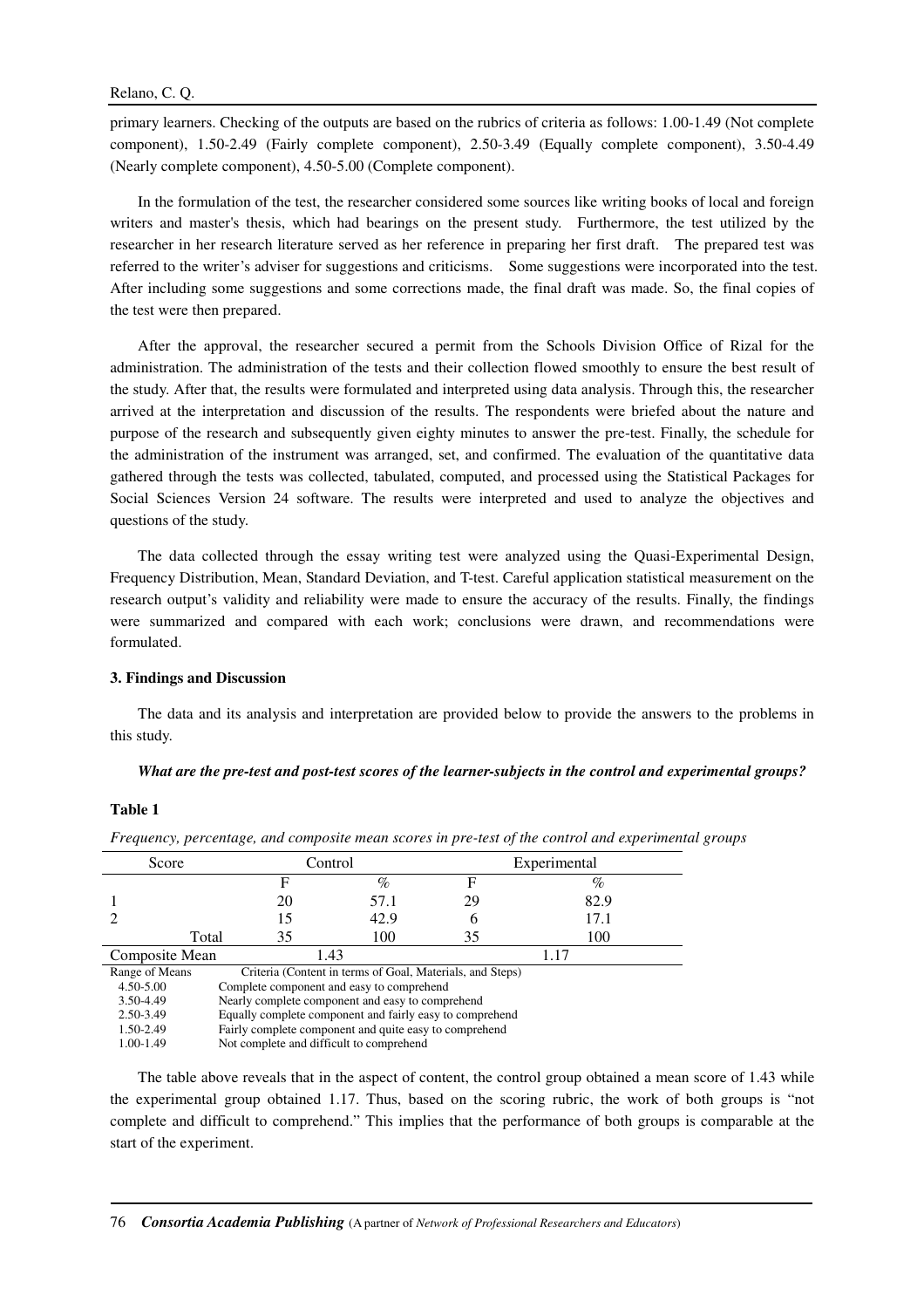# **Table 2**

| Scores         |       |    | Control | Experimental |      |
|----------------|-------|----|---------|--------------|------|
|                |       |    | %       |              | $\%$ |
|                |       | 24 | 68.6    |              |      |
|                |       |    | 31.4    |              |      |
| 4              |       |    |         |              | 42.9 |
|                |       |    |         | 20           | 57.1 |
|                | Total | 35 | 100     | 35           | 100  |
| Composite Mean |       |    |         | 4.57         |      |

*Frequency, percentage, and composite mean scores in post-test of the control and experimental groups* 

 The table above reveals that in the post-test, the control group obtained a mean score of 2.31, which means that their work "provides a fairly complete component and quite easy to comprehend." The experimental group's mean score is 4.57, which means that the group's work provides a complete component and easy to comprehend. The treatment group was stronger than the control group. This suggests that the PGB method can be attributed to the better performance of the experimental group.

### **Table 3**

*Frequency, percentage, and composite mean scores in pre-test of the control and experimental groups* 

| Scores         |                                                                                                    | Control |      | Experimental |      |
|----------------|----------------------------------------------------------------------------------------------------|---------|------|--------------|------|
|                |                                                                                                    | F       | $\%$ | F            | $\%$ |
|                |                                                                                                    | 24      | 68.6 | 30           | 85.7 |
|                |                                                                                                    | 11      | 31.4 | 5            | 14.3 |
|                | Total                                                                                              | 35      | 100  | 35           | 100  |
| Composite Mean |                                                                                                    | 1.31    |      | 1.14         |      |
| Range of Means | Criteria (Organization of Content)                                                                 |         |      |              |      |
| 4.50-5.00      | Well-organized and use effective transitional words/phrases.                                       |         |      |              |      |
| 3.50-4.49      | Fairly well organized and use effective transitional words/phrases.                                |         |      |              |      |
| 2.50-3.49      | Roughly organized, but main ideas are clear, logical but inadequate transitional<br>words/phrases. |         |      |              |      |
| 1.50-2.49      | Disconnected ideas and lack of transitional words/phrases                                          |         |      |              |      |

1.00-1.49 Lacking in an organization and uses no transitional words/phrases

The table above reveals that in the pre-test, the control group obtained 1.31 while the experimental group obtained a composite mean score of 1.14. Both scores mean that in terms of organization, the pupils' writing lacks organization and does not use appropriate transitional words and phrases. This implies that at the start of the experiment, both groups have a similar level of performance. Table 4 below reveals the post-test performance of both groups in the writing aspect of the content organization. The mean performance of the experimental group is markedly increased compared to the control group. The experimental group has well-organized its work with a mean score of 4.54 and uses suitable transitional devices. In comparison, the average score of the group control is only 2.57, suggesting that their work has become rough, but the key concepts are rational and logical. In contrast, transitional words and sentences have not been used.

# **Table 4**

Scores Control Experimental F  $\%$  F  $\%$ 2 15 42.9 0 0 3 20 57.1 0 0 4 0 0 16 45.7 5 0 0 19 54.3 Total 35 100 35 100 Composite Mean 2.57 4.54

*Frequency, percentage, and composite mean scores in post-test of the control and experimental groups* 

This indicates that the experimental group was stronger than the control group and can be due to the PGB written method.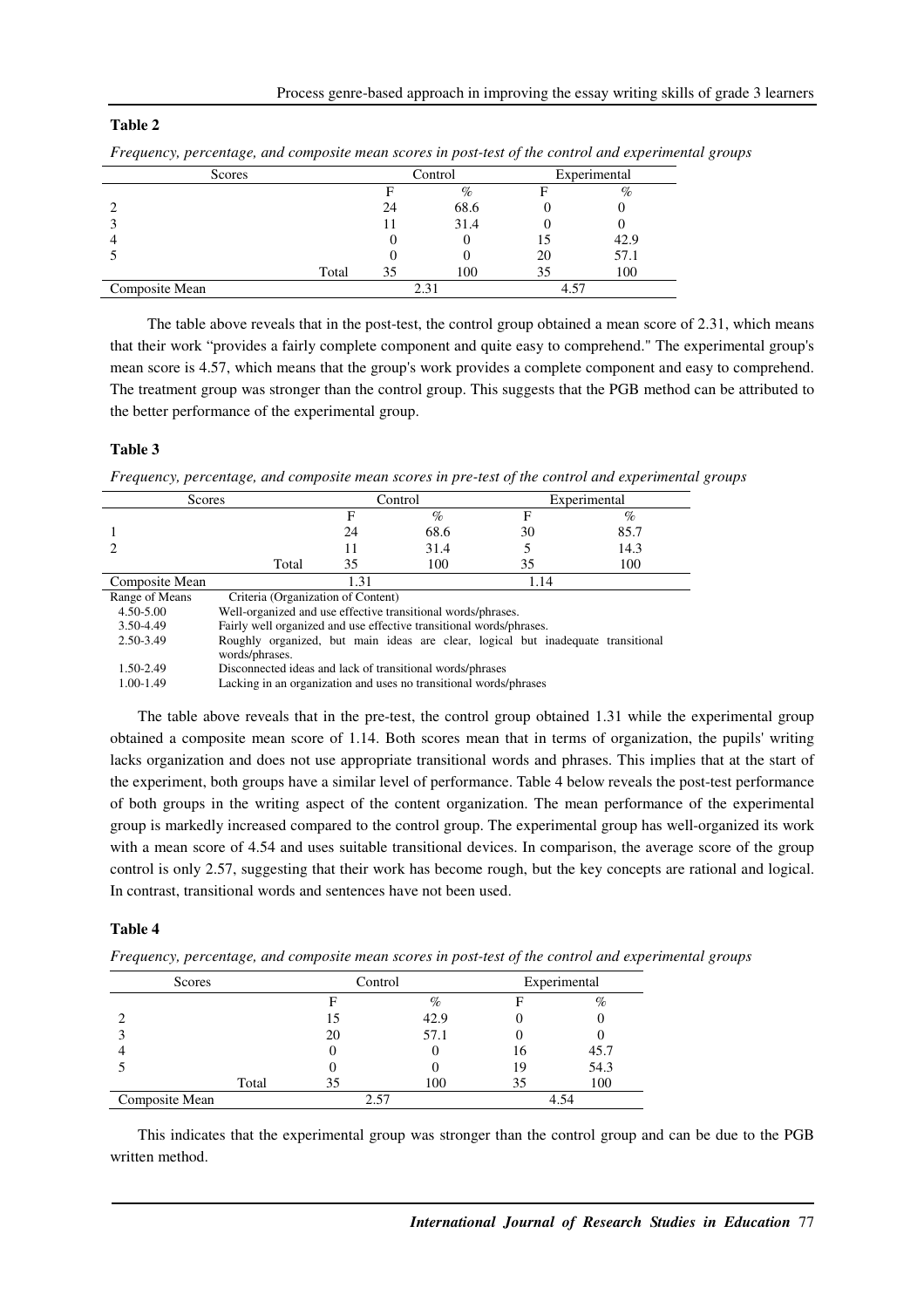# Relano, C. Q.

### **Table 5**

| Scores         |                                                |                                              | Control                                                    |    | Experimental |  |  |
|----------------|------------------------------------------------|----------------------------------------------|------------------------------------------------------------|----|--------------|--|--|
|                |                                                | F                                            | %                                                          | F  | $\%$         |  |  |
|                |                                                | 8                                            | 22.9                                                       | 21 | 60.0         |  |  |
|                |                                                | 26                                           | 74.3                                                       | 14 | 40.0         |  |  |
|                |                                                |                                              | 2.9                                                        |    |              |  |  |
|                | Total                                          | 35                                           | 100                                                        | 35 | 100          |  |  |
| Composite Mean |                                                | 1.80<br>1.40                                 |                                                            |    |              |  |  |
| Range of Means | Criteria (Grammar in terms of Parts of Speech) |                                              |                                                            |    |              |  |  |
| $4.50 - 5.00$  |                                                | No errors seen using the parts of speech     |                                                            |    |              |  |  |
| 3.50-4.49      |                                                | Slightly no errors using the parts of speech |                                                            |    |              |  |  |
| 2.50-3.49      | Some errors using the parts of speech          |                                              |                                                            |    |              |  |  |
| 1.50-2.49      | Many errors using the parts of speech          |                                              |                                                            |    |              |  |  |
| 1.00-1.49      |                                                |                                              | Dominated by errors with no mastery of the parts of speech |    |              |  |  |
|                |                                                |                                              |                                                            |    |              |  |  |

*Frequency, percentage, and composite mean scores in pre-test of the control and experimental groups* 

In terms of sections of expression, the table above presents the pre-test scores of the control and experimental groups in the field of grammar. The control group obtained a mean score of 1.80 which means that their writing contains many errors in the use of parts of speech. The experimental group obtained a mean score of 1.40 which means that their work is dominated by errors indicating a lack of mastery of parts of speech. These findings indicate that the control group at the beginning of the experiment is a stage higher than the experimental group.

# **Table 6**

*Frequency, percentage, and composite mean scores in post-test of the control and experimental groups* 

| Scores         |       | Control |      |      | Experimental |  |
|----------------|-------|---------|------|------|--------------|--|
|                |       |         | $\%$ |      | %            |  |
|                |       | 10      | 28.6 |      |              |  |
|                |       | 25      | 71.4 |      |              |  |
|                |       |         |      |      | 31.4         |  |
|                |       |         |      | 24   | 68.6         |  |
|                | Total | 35      | 100  | 35   | 100          |  |
| Composite Mean |       |         |      | 4.69 |              |  |

In terms of sections of expression, the table above shows the post-test success of the two classes in the writing element of grammar. A mean score of only 2.71, suggesting some errors in the use of parts of an expression, as reported by the control group. Nevertheless, the experimental group obtained a mean score of 4.69, suggesting very limited to no errors in their writing in terms of parts of speech. Thus, the study team performed much better than the control group. This suggests that the use of the PGB writing method is due to the increase in the experimental group's performance.

### **Table 7**

*Frequency, percentage, and composite mean scores in pre-test of the control and experimental groups* 

| Score          | Control                                                    |    | Experimental                                              |    |      |  |
|----------------|------------------------------------------------------------|----|-----------------------------------------------------------|----|------|--|
|                |                                                            | F  | $\%$                                                      | F  | $\%$ |  |
|                |                                                            | 16 | 45.7                                                      | 32 | 91.4 |  |
|                |                                                            | 18 | 51.4                                                      |    | 8.6  |  |
|                |                                                            |    | 2.9                                                       |    |      |  |
|                | Total                                                      | 35 | 100                                                       | 35 | 100  |  |
| Composite Mean | 1.09<br>1.57                                               |    |                                                           |    |      |  |
| Range Of Means |                                                            |    | Criteria (Vocabulary – Selection Of Words And Word Forms) |    |      |  |
| 4.50-5.00      |                                                            |    | Very Effective Selection Of Words And Word Forms          |    |      |  |
| 3.50-4.49      | Effective Selection Of Words And Words Forms               |    |                                                           |    |      |  |
| 2.50-3.49      | Satisfactory With Some Misuse Of Vocabulary And Word Forms |    |                                                           |    |      |  |
| 1.50-2.49      | Jumbled Use Of Words And Word Forms In A Limited Range     |    |                                                           |    |      |  |
| 1.00-1.49      |                                                            |    | Very Poor Knowledge And Very Limited Range                |    |      |  |

In the writing element of vocabulary, the table above illustrates the pre-test scores of the control and experimental classes. The control group obtained a mean score of 1.57. This implies that the jumbled use of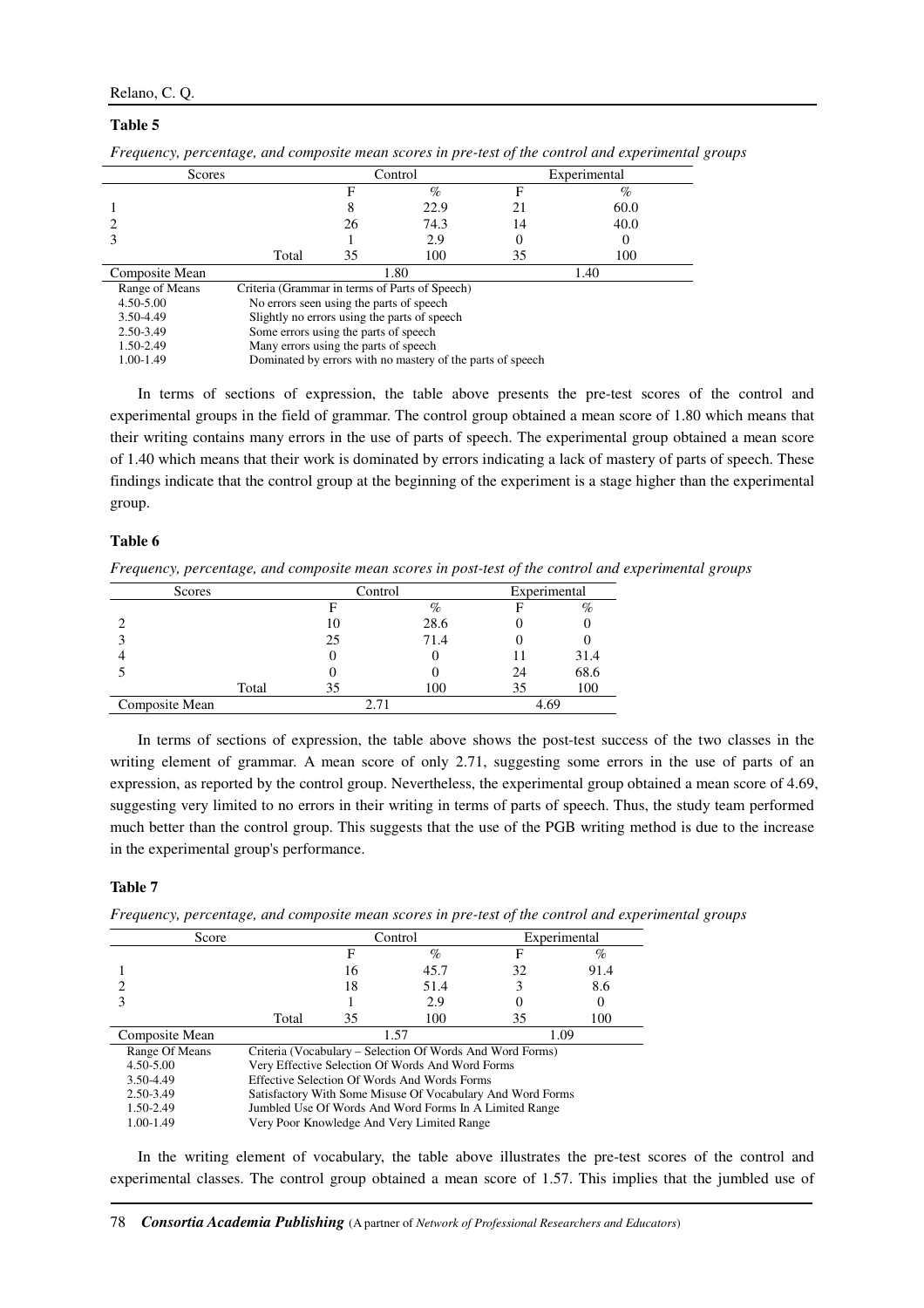terms and word types in their writing reflects a restricted range of information. In contrast, the experimental group obtained a mean score of 1.09, indicating very poor knowledge and very limited knowledge of words and word forms. These results suggest that the two groups have close writing abilities at the start of the experiment.

### **Table 8**

*Frequency, percentage, and composite mean scores in post-test of the control and experimental groups* 

| Score          |       | Control |      | Experimental |       |
|----------------|-------|---------|------|--------------|-------|
|                |       |         | %    |              | $\%$  |
|                |       | 12      | 34.3 |              |       |
|                |       | 23      | 65.7 |              |       |
|                |       |         |      | 35           | 100.0 |
|                | Total | 35      | 100  | 35           | 100   |
| Composite Mean |       |         | 2.66 |              | 5.00  |

Table 8 shows the post-test scores of the control and experimental classes in the writing element of vocabulary. The control group achieved a mean score of 2.66, suggesting that their writing improved to a satisfactory degree, albeit with some abuse of vocabulary terms and word types. However, the experimental group obtained a mean score of 5.00, suggesting that they have become very successful in their selection of words and word forms. The output of the experimental group is still a lot higher than the control group. These findings indicate that the PGB method of writing can be related to the improved performance of the experimental community.

# **Table 9**

*Frequency, percentage, and composite mean scores in pre-test of the control and experimental groups* 

| Scores         | Control                                                   |    |                                                             | Experimental |      |  |
|----------------|-----------------------------------------------------------|----|-------------------------------------------------------------|--------------|------|--|
|                |                                                           | F  | $\%$                                                        | F            | $\%$ |  |
|                |                                                           | 12 | 34.3                                                        | 31           | 88.6 |  |
|                |                                                           | 18 | 51.4                                                        |              | 11.4 |  |
|                |                                                           |    | 14.3                                                        |              |      |  |
|                | Total                                                     | 35 | Н                                                           | 035          | 100  |  |
| Composite Mean | 1.80<br>1.11                                              |    |                                                             |              |      |  |
| Range Of Means |                                                           |    | Criteria (Mechanics – Punctuation And Capitalization)       |              |      |  |
| 4.50-5.00      |                                                           |    | Well-Organized In Using Punctuation And Capitalization      |              |      |  |
| 3.50-4.49      | Organized In Using Punctuation And Capitalization         |    |                                                             |              |      |  |
| 2.50-3.49      | Occasional Errors In Using Punctuation And Capitalization |    |                                                             |              |      |  |
| 1.50-2.49      | Frequent Errors In Using Punctuation And Capitalization   |    |                                                             |              |      |  |
| 1.00-1.49      |                                                           |    | Dominated By Errors In Using Punctuation And Capitalization |              |      |  |

Table 9 above shows the pre-test scores of the participating groups in the writing aspect of mechanics in terms of the proper use of punctuation and capitalization. The control group obtained a mean score of 1.80 which means that their writing frequently contains errors in punctuation and capitalization. The experimental group obtained a lower mean of 1.11, indicating that their world is riddled or dominated with errors in punctuation and capitalization. These results suggest that the control group has a slightly higher ability level than the experimental group at the start of the experiment.

### **Table 10**

*Frequency, percentage, and composite mean scores in post-test of the control and experimental groups* 

| <b>Mechanics Post-Test</b> |       |    | Control | Experimental |     |
|----------------------------|-------|----|---------|--------------|-----|
| Score                      |       | F  | %       |              | %   |
|                            |       | 15 | 42.9    |              |     |
|                            |       | 13 | 37.1    |              |     |
|                            |       |    | 20.0    |              |     |
|                            |       |    |         | 35           | 100 |
|                            | Total | 35 | 100     | 35           | 100 |
| Composite Mean             |       |    |         |              |     |

The above table presents the control and experimental groups' post-test scores in the mechanic's aspect. The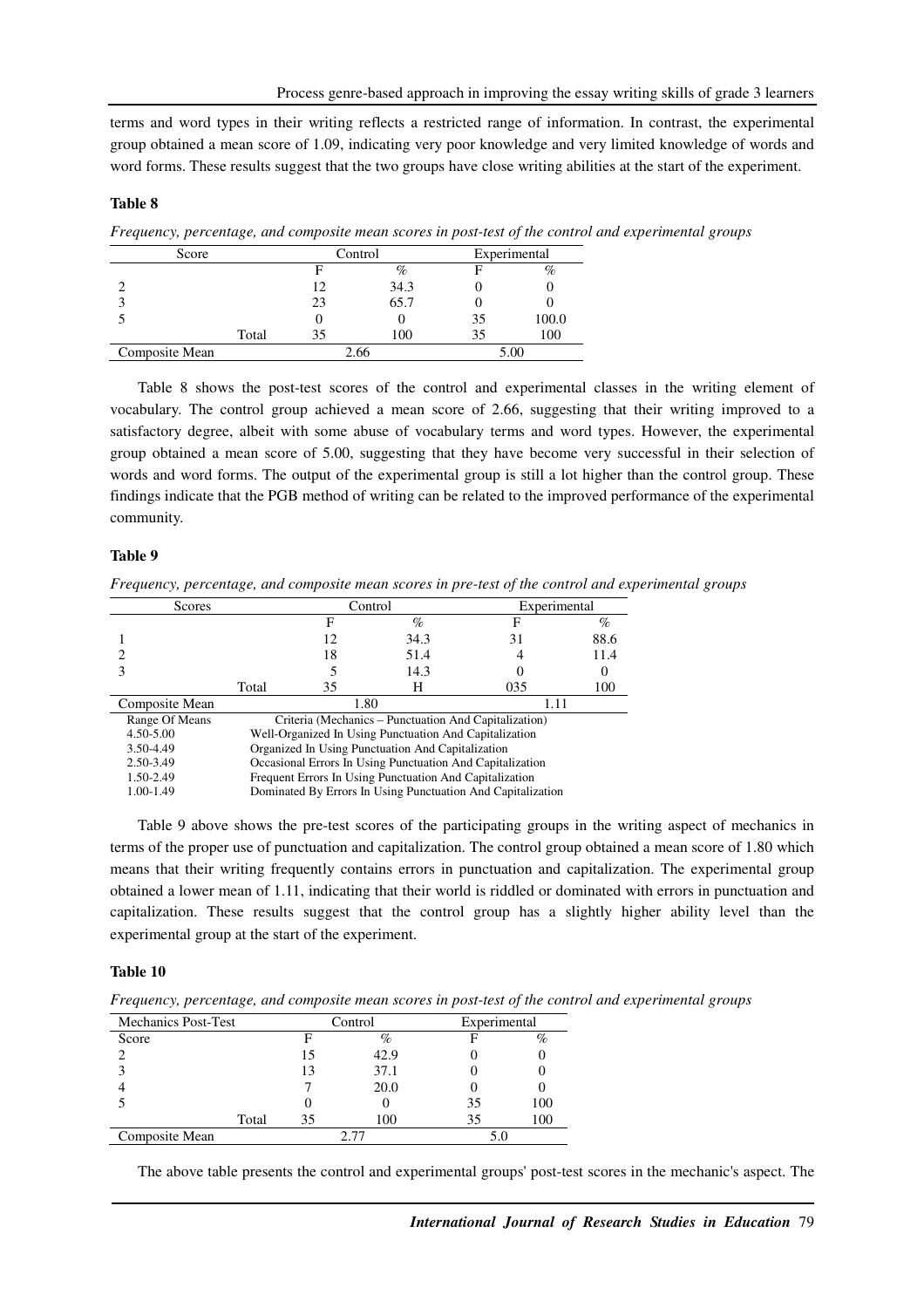# Relano, C. Q.

control group received 2.77, showing that occasional errors in punctuation capitalization mark their mechanics. However, to achieve a perfect mean score, which reflects well-organized use of punctuation and capitalization, the experimental group performed much better than the control group. These findings suggest that the PGB approach is more successful in improving the mastery of mechanics of the pupils than the traditional teaching process.

# **Table 11**

*Over-all frequency, percentage, and composite mean scores in pre-test of the control and experimental groups* 

| Pre-Test       |       | Control |      | Experimental |      |
|----------------|-------|---------|------|--------------|------|
| Score          |       | F       | %    |              | %    |
|                |       |         | 11.4 |              | 20   |
|                |       |         | 22.9 | 23           | 65.7 |
|                |       |         | 11.4 |              | 14.3 |
| 8              |       |         | 22.9 |              |      |
| 10             |       |         | 20   |              |      |
| 11             |       |         | 11.4 |              |      |
|                | Total | 35      | 100  | 35           | 100  |
| Composite Mean |       |         | 7.83 | 5.94         |      |

 The average frequency and percentage distribution of pre-test scores of the subjects in the control and experimental groups with a combined mean of 7.83 and 5.94 are shown in Table 11 for the control and experimental groups. Data reveals that during the pre-test, respondents from experimental and control groups had poor results.

# **Table 12**

*Over-all frequency, percentage, and composite mean scores in posttest of the control and experimental groups* 

| Posttest       |       | Control |       | Experimental |       |
|----------------|-------|---------|-------|--------------|-------|
| Score          |       | F       | $\%$  | F            | $\%$  |
|                |       | O       | 17.2  |              |       |
| 12             |       |         | 5.7   |              |       |
| 13             |       | 14      | 40    |              |       |
| 14             |       |         | 25.7  |              |       |
| 15             |       |         | 11.4  |              |       |
| 23             |       |         |       | 19           | 54.3  |
| 24             |       |         |       |              | 11.4  |
| 25             |       |         |       | 12           | 34.3  |
|                | Total | 35      | 100   | 35           | 100   |
| Composite Mean |       |         | 13.09 |              | 23.80 |

Using the traditional and PGB method, Table 12 displays the average frequency and percentage distribution of post-test scores of subjects in the control and experimental groups with a combined mean of 13.09 and 23.80. Data proves that control and experimental groups have improved their efficiency. However, there is a higher post-test score ranking for the experimental group than for the control group. Similarly, Rutherford (2016) stressed that writing includes knowledge of the language. The development of the word takes place through the development of the students' skills and feedback.' Given this, the process genre-based approach is favorable for written classes in the modern classroom. This approach involves some critical elements of alternative or more traditional writing approaches, the assessment of model text, the planning and drawing processes (as is the methodology), and the provision of knowledge to students (as like the genre approach).

# *Is there a significant difference between the pre-test and post-test scores of both groups?*

An independent t-test was carried out to compare the scores of the control and experimental groups to address this problem. The significance level alpha is set at 0.05. *p*-values greater than 0.05 show a significant difference, while those below 0.05 show no significant difference.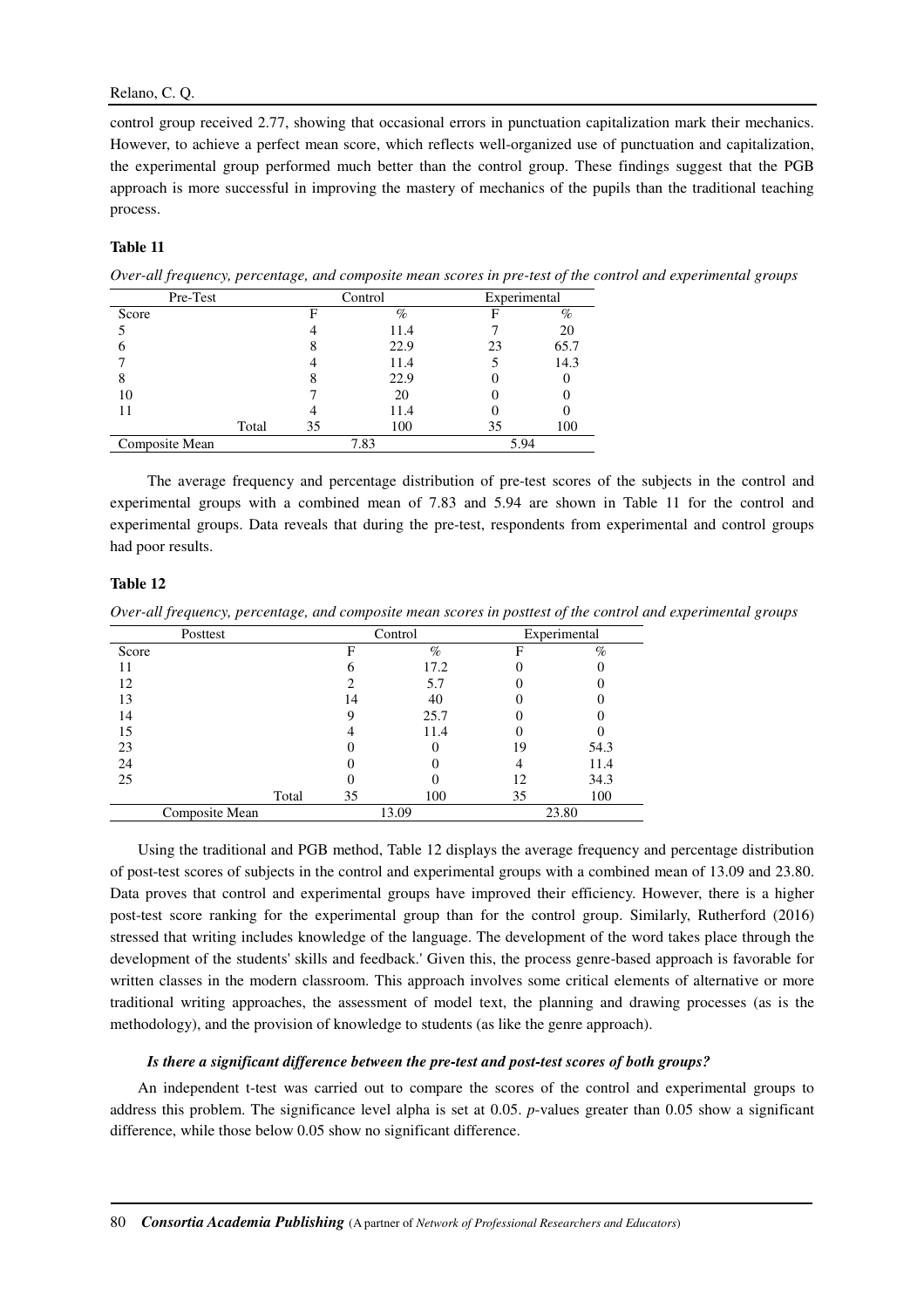| Table |  |
|-------|--|
|-------|--|

|                       | N  | Mean | Std.<br>dev. | Computed<br>t-Value | P-Value  | Decision  | Interpretation |
|-----------------------|----|------|--------------|---------------------|----------|-----------|----------------|
| Control Group         | 35 | 7.83 | .99          |                     |          |           |                |
| Experimental<br>Group | 35 | 5.94 | 0.59         | $-5.368$            | 0.000001 | Reject Ho | Significant    |

*T-test results of the comparison of the pre-test scores of control and experimental groups* 

Based on the table above, with at-value = -5.368 and *p-*value = 0.000001, which is lower than 0.05, there is a significant difference between the mean scores of the experimental and control groups pre-test. The null hypothesis is, thus, denied. In other words, it is not comparable to the output of the control and experimental classes.

# **Table 14**

*T-test results of the comparison of the post-test scores of control and experimental groups* 

|                           |    | Mean  | Std.<br>Dev. | Computed<br>t-Value | P-Value | Decision  | Interpretation |
|---------------------------|----|-------|--------------|---------------------|---------|-----------|----------------|
| Control Group             | 35 | 13.09 | 1.22         | 41.234              | .000007 | Reject Ho | Significant    |
| <b>Experimental Group</b> |    | 23.80 | 0.93         |                     |         |           |                |

 Table 14 above displays the results of the t-test analysis of the scores of the group. There is a substantial difference between the mean scores of the control and the experimental groups in the post-test with a t-value = 41.234 and a *p*-value = .000007, which is less than 0.05. This indicates that, as a result of the PGB approach used to teach them, the experimental group performed substantially better than the control group in their writing.

 Also, Roseberry (2018), a Brunei-based project, is particularly enthralling. They found that the test group (using a genre-based methodology) outperformed the control group (using a non-genre-based methodology) in terms of writing results, demonstrating a superior understanding of both expository structure and phonetic features.

# *What are the observed behaviors of the learners during the implementation of the PGB approach?*

Few learners avoided writing and felt nervous at the start, while most of them looked forward to writing down their ideas. Some have no fear that their writing is being evaluated. They like seeing their thoughts on paper and enjoyed submitting their essays to the teacher for evaluation.

- $\triangleright$  The learners wanted to get more feedback from the teacher for the corrections of their essays.
- $\triangleright$  They used freewriting as a planning strategy in writing.
- $\triangleright$  They used more than three drafts in writing their essays.
- Revising and editing their written works helped them improve their writings.
- They were competent and confident to articulate their ideas clearly in prose.
- $\triangleright$  They want their readers to study what they wrote, particularly when they read their essays.
- Discussing their writings with others was an enjoyable experience.
- $\triangleright$  Writing an essay had been an interesting experience for the learners. They were satisfied and proud of their essays.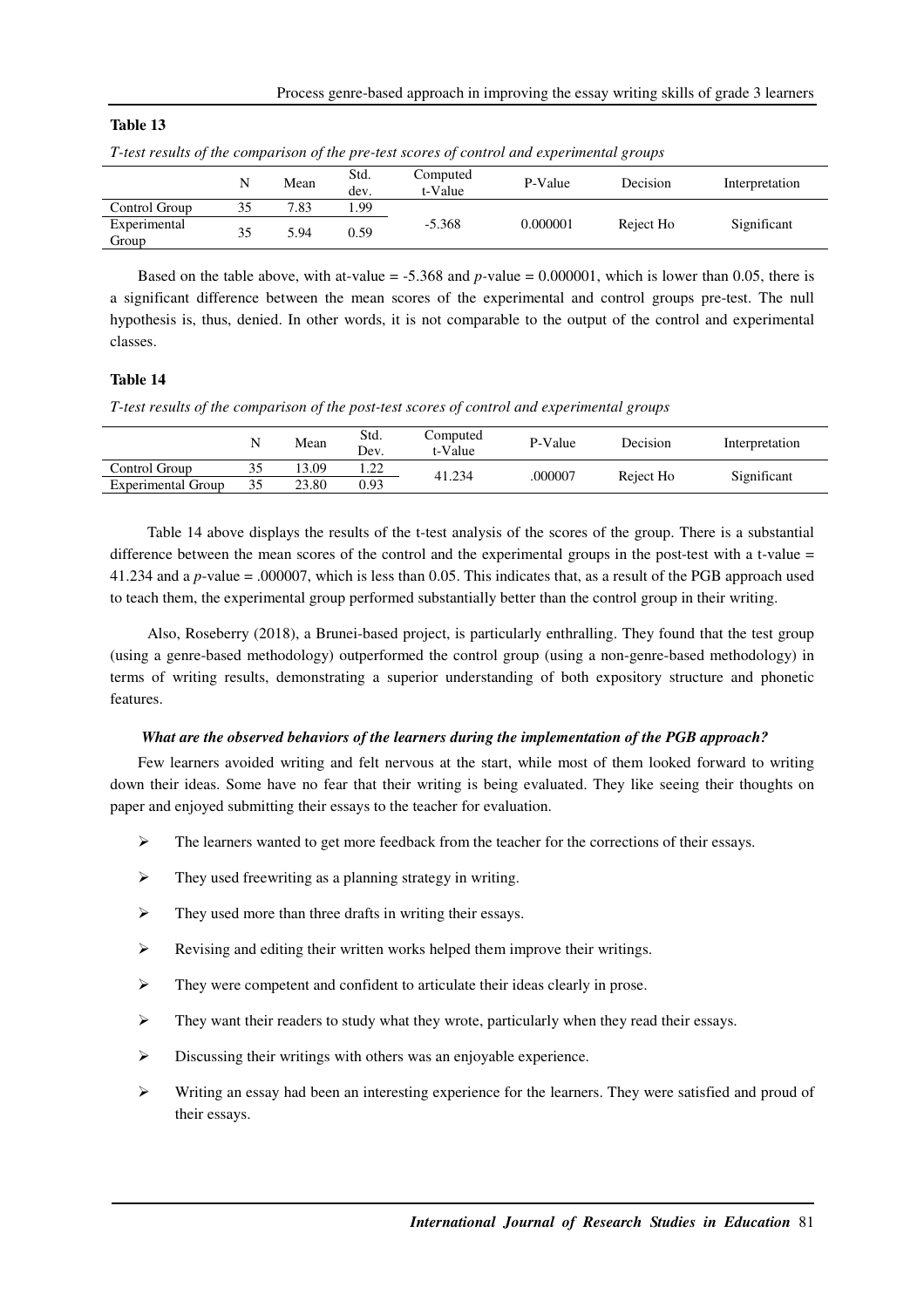# *What output may be proposed based on enhancing the essay writing skills of Grade 3 learners?*

# **Process Genre-Based Compendium** (sample) **Lesson Plan in English 3**

### **Day 1 (80 minutes)**

**I. Objective:** Use descriptive and limiting adjectives in meaningful sentences.

### **II. Subject Matter**

Descriptive and Limiting Adjectives Reference: Linkages for Excellence 3, pp. 93 and 97 Materials: PowerPoint presentation and worksheets

# **lll. Learning Activities**

### **A. Motivation**

Gather the class in any part of the school. Encourage them to list down and describe the things they see.

### **B. Presentation**

Group Activity - Let us gather all your answers per group. Then, write them in the table below.

| <b>Things</b> | Description |
|---------------|-------------|
|               |             |
|               |             |
|               |             |
|               |             |
|               |             |

# **C. Discussion**

Explanation of grammar concept on descriptive and limiting adjectives

# **D. Generalization**

What are adjectives? What are two kinds of adjectives? When do we use descriptive adjectives?

When do we use limiting adjectives?

# **E. Application**

Use the given phrase in a meaningful sentence.

- 1. third group
- 2. an octopus
- 3. eight books
- 4. this magazine
- 5. those balloons

# **IV. Evaluation**

Use the following phrases in meaningful sentences.

1. a blind man

- 2. the favorite movie
- 3. the responsible child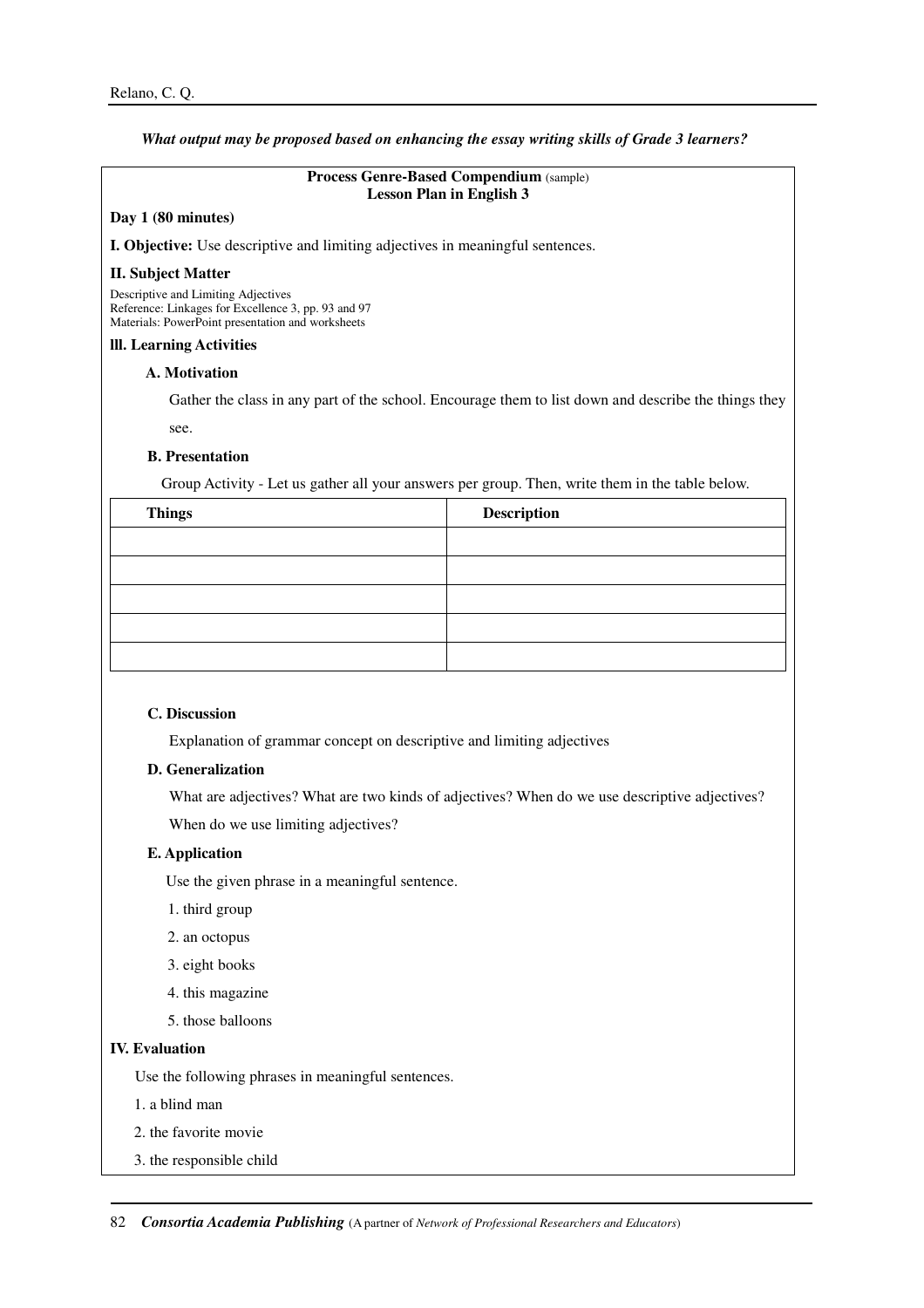| 4. those fresh vegetables                                                     |
|-------------------------------------------------------------------------------|
| 5. an expensive magazine                                                      |
| V. Assignment                                                                 |
| Use the following descriptive or limiting adjectives in meaningful sentences. |
| 1. a                                                                          |
| 2. these                                                                      |
| 3. honest                                                                     |
| 4. colorful                                                                   |
| 5. rectangular                                                                |

# **3. Recommendations**

The following recommendations are at this moment offered:

- Provide extensive training and/or re-tooling teachers in the proper implementation of the PGB approach to Grade 3 learners.
- $\triangleright$  Provide proper orientation on the PGB method to prepare the students for its unique process-based aspects.
- $\triangleright$  Consider the emotional aspect of writing and provide the necessary psychological support to help students overcome their fear of failure, hesitations, doubts, and the like.
- $\triangleright$  Identify and exhibit model essays resulting from the implementation of PGB to provide the class with writing exemplars and recognition for "good writers."
- $\triangleright$  Conduct further experiments on PGB using a bigger sample and utilizing other research methods and techniques.

### **4. Conclusion**

### *What are the pre-test and post-test scores of the learner-subjects in the control and experimental groups?*

In terms of content, the control group improved from a pre-test mean of 1.43 to a post-test mean of 2.31, while the experimental group improved from a pre-test mean of 1.17 to 4.57. This means the PGB method can be attributed to the enhanced success of the experimental team. The experimental group improved from a pre-test mean score of 1.14 to a post-test score of 4.54 in terms of organization, while the control group improved from a mean score of 1.31 to 2.57. This means the PGB method can be attributed to the enhanced success of the experimental group. The control group progressed from a pre-test mean score of 1.80 to a post-test score of 2.71 in terms of grammar, while the experimental group increased from a mean score of 1.40 to 4.69. This suggests the use of the PGB writing method is due to the increase in the performance of the experimental community.

The control group improved from a mean of 1.57 to 2.66 in the vocabulary portion, while the experimental group improved from a mean score of 1.09 to 5.0. These findings indicate that the PGB method of writing can be related to the improved performance of the experimental community. The control group improved a mean score of 1.80 to 2.77 in the mechanic's aspect, while the experimental group increased from a mean of 1.11 to 5.0. These findings suggest that the PGB approach is more successful in improving the mastery of mechanics of the